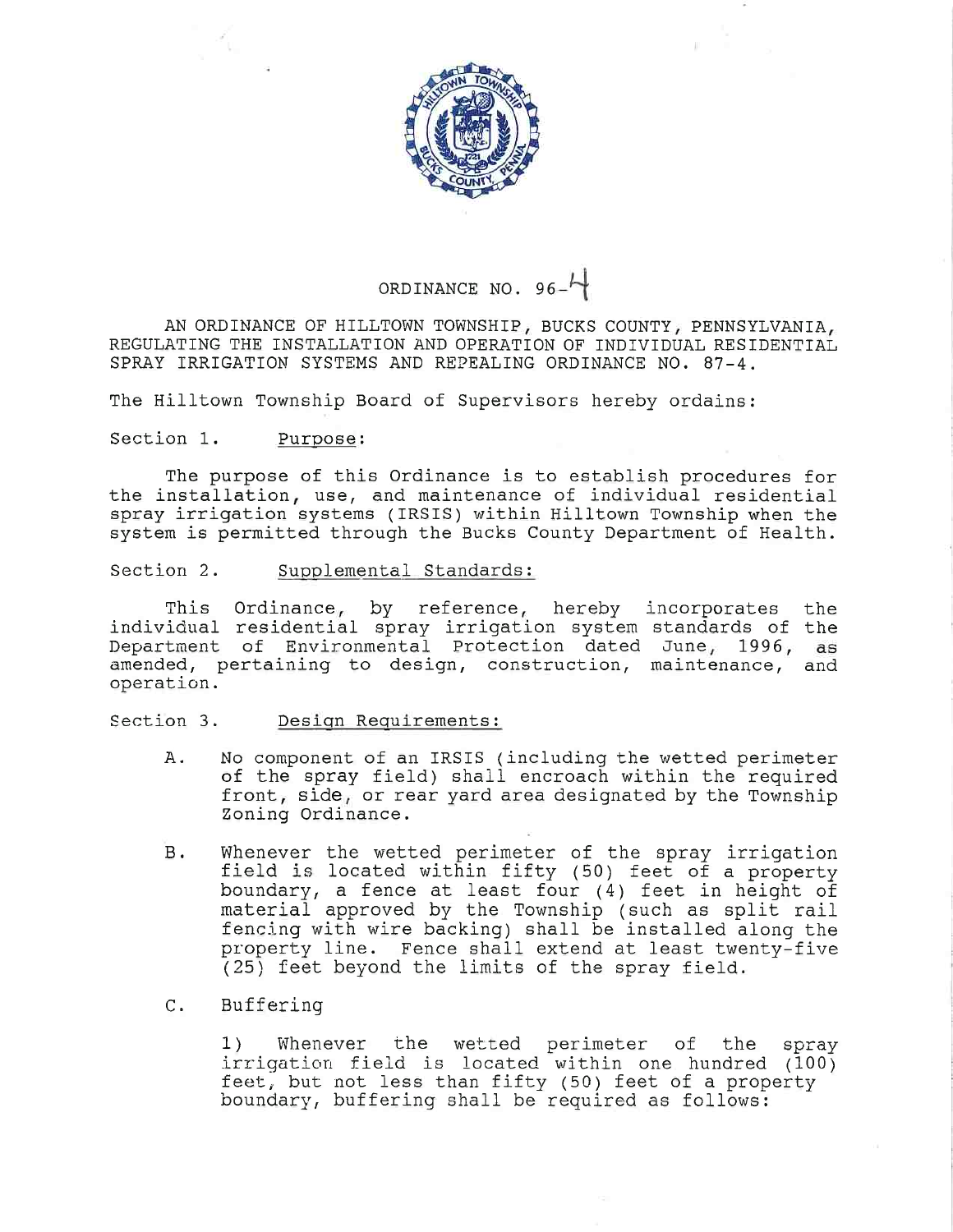${\tt Butter}$  plantings shall include a minimum of one () evergreen tree per thirty (30) feet and one (1) canc tree per forty (40) feet arranged along an twenty-five (25) feet of the property bound wit

2) Whenever the wetted perimeter of the spray irrigation field is located within fifty (50) feet of a property boundary, buffering shall be required as follows :

Buffer plantings shall include a minimum of one (1) evergreen tree per twenty (20) arranged along and within twenty-five  $(25)$  feet of the property boundary.

3) Buffer plant material shall conform to requirements of Section 515 of the Subdivision and Land Development Ordinance.

4) Where natural features/vegetation exist on the site which duplicate or essentially duplicate requirements for buffering, buffer requirements may be waived by the Board of Supervisors.

- D. Spray irrigation of the chlorinated effluent shall be permitted only between the hours of 11:OOPM to 5:00AM.
- Ε. Minimum isolation distances required by PADEP may be increased by the Township based upon prevailing winds  $(from N-78 -W)$ .
- $F$ . Spray nozzles located within fifty (50) feet of a property boundary shall be directed toward the interior of the lot and away from the adjacent property boundary. Sprinkler heads shall be placed on risers eighteen (18) inches from ground surface. Trajectory of the discharged effluent shall not exceed a height of six (6) feet.
- G. When a wind velocity interlock system becomes commercially available, the Township shall require a wind velocity interlock to be installed, which will prevent operation of the spray field/sprinklers during wind velocities in excess of ten (10) m.p.h.. If the wjnd velocity interlock system is not installed by the owner within thirty (30) days of written notice from the Township, the Township shall secure a contractor to make the installation and utilize escrow funds to make payments for all costs incurred.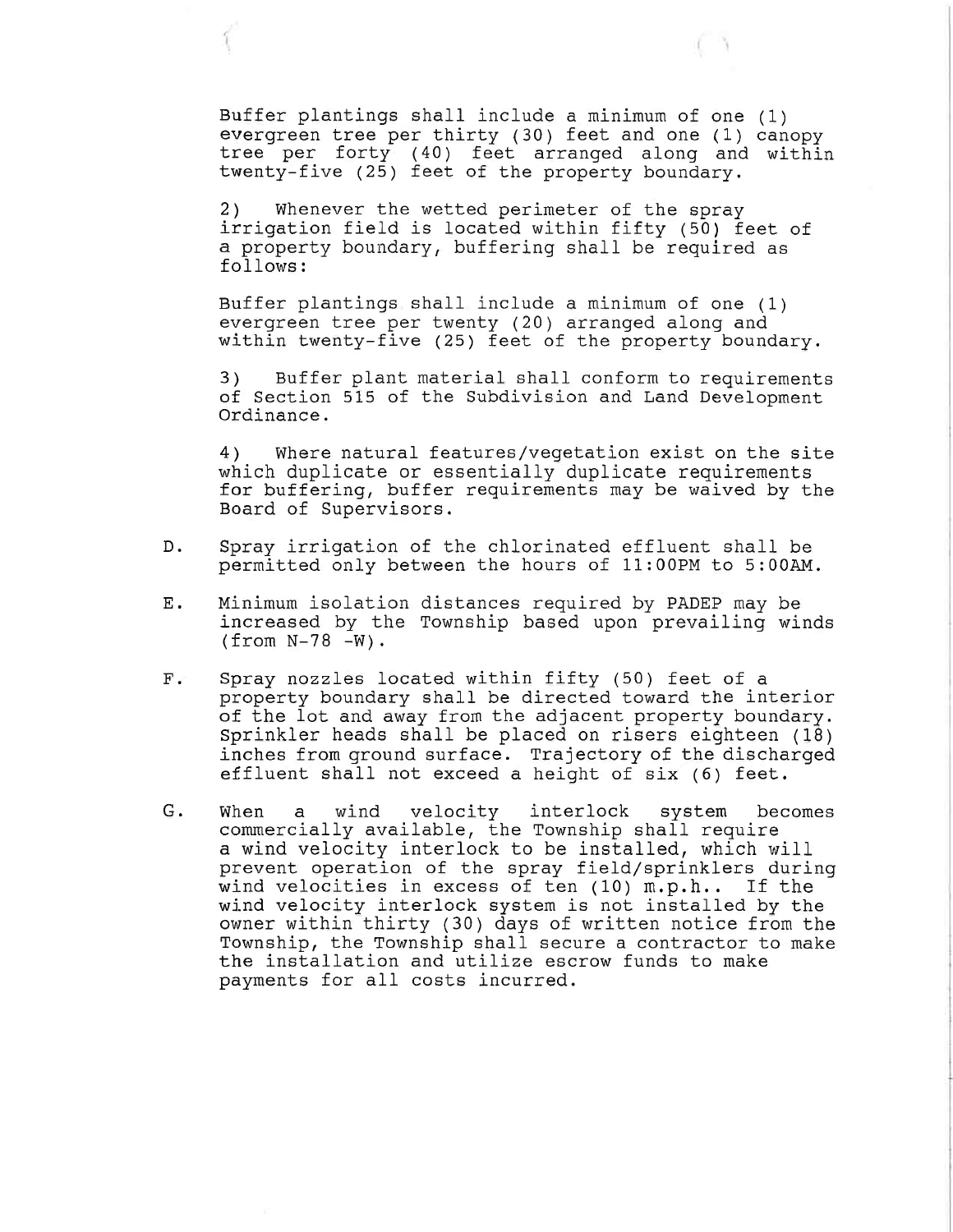#### Section 4. <u>Irriqation System Perm</u> Procedure for Obtaining an Individual Spray

Before an IRSIS permit may be issued, the property owner shall:

- A. Obtain verification from the Bucks County Health Department indicating that the site is generally suitable for installation of an IRSIS.
- B. File copy of the site plan and design of the proposed IRSIS with the Township.
- C. Submit such additional information on size, location, or otherwise as the Township may require in order to complete a review.
- D. Pay a fee to the Township for the IRSIS permit in accordance with the appropriate resolution as adopted by the Board of Supervisors from time to time.
- E. Execute an agreement for maintenance and hold the Township harmless in the event of a claim against the Township arising from the operation of the IRSIS.
- F. Deposit and/or post the sum of money for security in the form and/or amount as provided by the IRSIS Maintenance<br>Agreement. These funds are to be held by the Township These funds are to be held by the Township and used only in the event the Township is required to perform any services, or pay for any services, relative to the IRSIS. Board of Supervisors shall have the right to claim the entire escrow deposit as reimbursement for Township expenses.
- G. Permit issued under the terms of this agreement shall become null and void if the IRSIS installation has not been completed to the satisfaction of the Township within two (2) years of the date of issuance.

# Section 5. IRSIS Maintenance Aqreement:

The owner of a property that utilizes an IRSIS shall execute a maintenance agreement approved by the Township to ensure compliance with the regulations and standards for operation and maintenance of the system. The escrow or other security shall be sufficient to cover the cost of future operation and maintenance of the system over its design life up to a maximum of 50% for each of the first two  $(2)$  years of operation and not more than  $10\$  for each year thereafter of the equipment and installation cost of the system.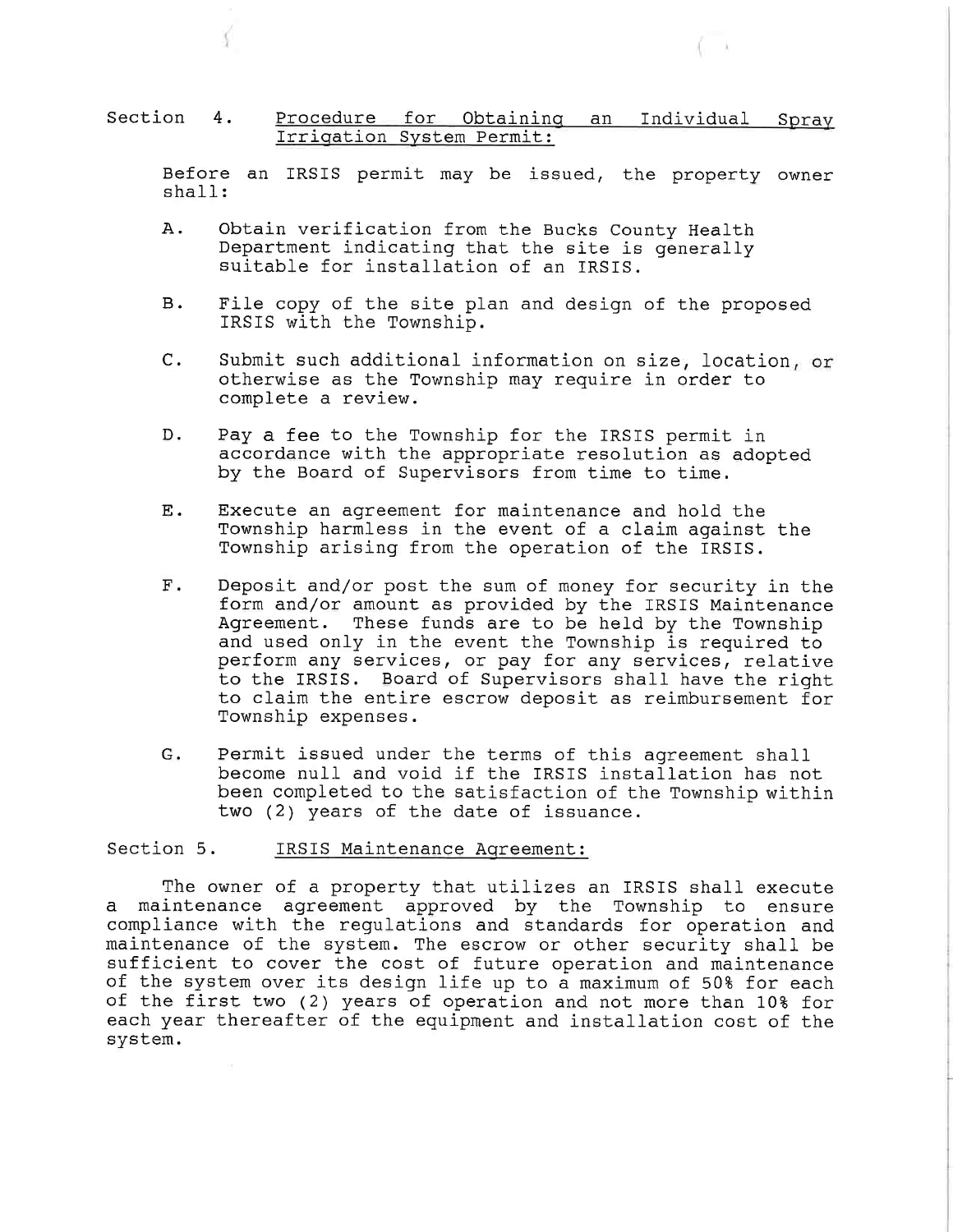## Section 6. Public Sewer Connection:

From time to time in the future, as public sewage service, has become available to any property utilizing IRSIS, each and every owner of such properties shall be required to make the necessary connection to the abutting or adjoining sewer line. The IRSIS must be disconnected and disposed of in accordance with applicable Pennsylvania Department of Environmental Protection regulations and connection to the public sewer system shall be made upon notice by the Township and in accordance with the applicable standards of the servicing municipal authority. All authority costs relative to the public sewer connections shall be the responsibility of the property owner.

#### Section 7. Abatement of Nuisances:

In addition to any other remedies provided by this Ordinance, any violation of the Ordinance shall constitute a nuisance and may be abated by the Township through equitable or legal relief from the Bucks County Court of Common Pleas.

## Section 8. Violations:

Any person who violates any provision of this Ordinance shall, upon determination thereof, be assessed a fine not exceeding Sl,000.00. Any person who violates or permits the violation of this Ordinance shall, upon being found liable therefor in a ci enforcement proceeding commenced by the Township, pay the fine  $\mathop{\rm se}\nolimits$ by the Board of Supervisors plus all Court costs, including reasonable attorney fees that have been incurred by the Township. In the event the person who violates any provision of this Ordinance neither pays nor timely appeals the judgement, the Township may then enforce the judgement pursuant to applicable rules of civil procedure. Each day that a violation of this Ordinance continues shall constitute a separate violation and offense.

## Section 9. Repealer:

All Ordinances or parts of Ordinances which are inconsistent herewith are hereby repealed. The following Ordinances ar specifically repealed:

#### Ordinance 87-4

#### Section 10. Severability:

If any sentence, clause, section, or part of this Ordinance is for any reason found to be unconstitutional, illegal, or invalid, such unconstitutionality, illegality, or invalidity shall not affect or impair any of the remaining provisions, sentences, clauses, sections, or parts of this Ordinance. It is hereby declared as the intent of the Board of Supervisors of Hilltown Township that this Ordinance would have been adopted had such